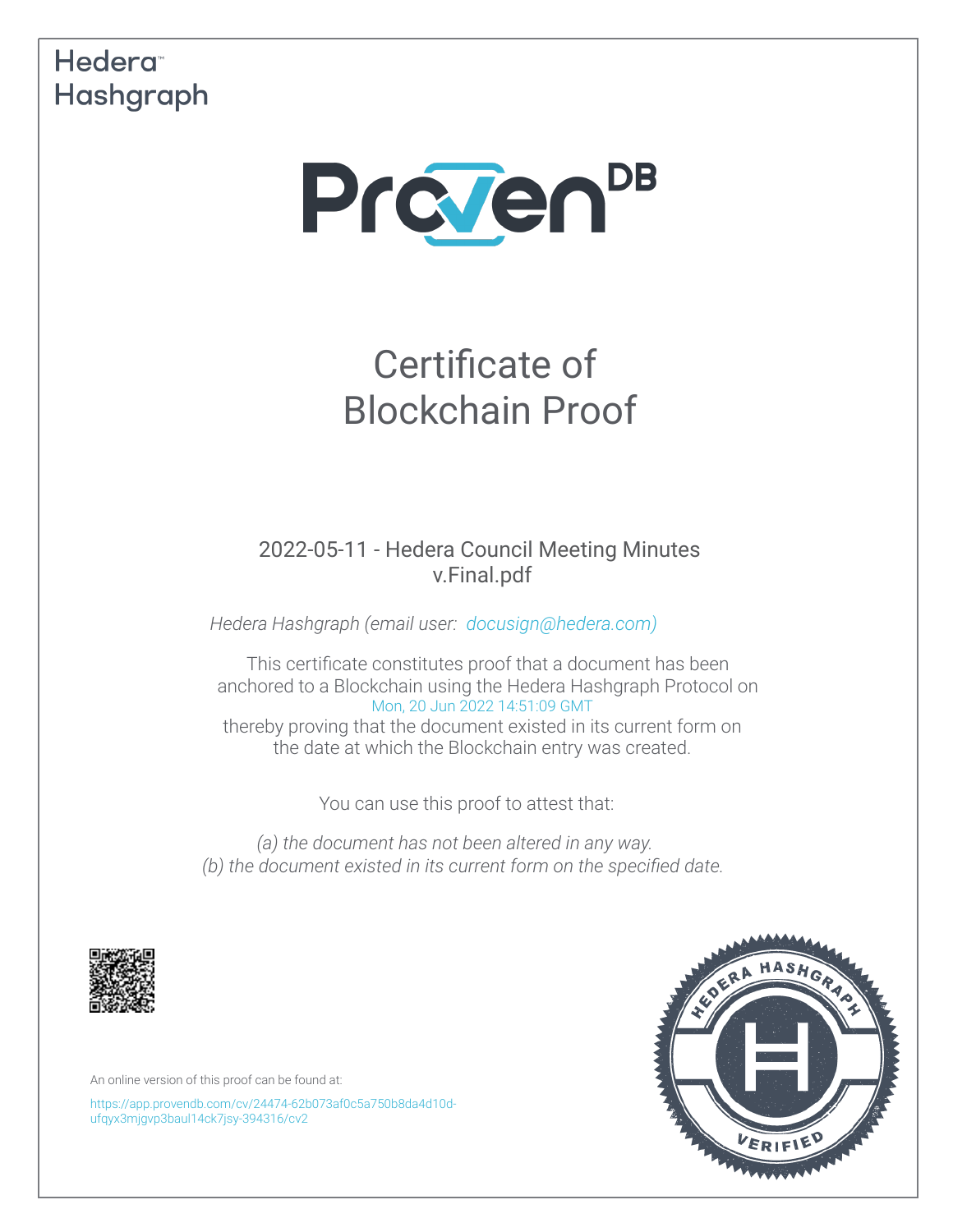



## **Details of the document being proved**

*The document was uploaded by Hedera Hashgraph (email user: docusign@hedera.com) at [Mon, 20 Jun 2022](https://www.timeanddate.com/worldclock/converter.html?iso=20220620T131839647&p1=1440&p2=152&p3=136&p4=179&p5=137&p6=33&p7=248)  [13:18:39 GMT](https://www.timeanddate.com/worldclock/converter.html?iso=20220620T131839647&p1=1440&p2=152&p3=136&p4=179&p5=137&p6=33&p7=248)*

The document name when hashed was *"2022-05-11 - Hedera Council Meeting Minutes v.Final.pdf"*

You can view a copy of this document [here](https://app.provendb.com/cv/24474-62b073af0c5a750b8da4d10d-ufqyx3mjgvp3baul14ck7jsy-394316/cv2) (permissions may be required to view the document)

The cryptographic hash of the document is: *fe294aa4ead02d7a3c66c4ab87d05133722b6238c1d4263a3af1e7ab86d7aba7*

*See Schedule 1 for details of the hashing algorithm employed.*

## **Blockchain proof details**

The document hash was included within the [Hedera Hashgraph proof at](https://www.hedera.com/) [https://app.dragonglass.me/hedera/search?q=1cee0371b4f2efb3847f6f41bd4c8cda8a3e41985624d56bdfde908ed](https://app.dragonglass.me/hedera/search?q=1cee0371b4f2efb3847f6f41bd4c8cda8a3e41985624d56bdfde908edd67f2ba60b19b5201dacff7741f817c3a0fb263) [d67f2ba60b19b5201dacff7741f817c3a0fb263](https://app.dragonglass.me/hedera/search?q=1cee0371b4f2efb3847f6f41bd4c8cda8a3e41985624d56bdfde908edd67f2ba60b19b5201dacff7741f817c3a0fb263)

*See Schedule 2 for a detailed cryptographic proof.*

The Hedera Hashgraph proof was anchored to the Blockchain in transaction [1cee0371b4f2efb3847f6f41bd4c8cda8a3e41985624d56bdfde908edd67f2ba60b19b5201dacff7741f817c3a0fb263](https://app.dragonglass.me/hedera/search?q=1cee0371b4f2efb3847f6f41bd4c8cda8a3e41985624d56bdfde908edd67f2ba60b19b5201dacff7741f817c3a0fb263)  [at:](https://app.dragonglass.me/hedera/search?q=1cee0371b4f2efb3847f6f41bd4c8cda8a3e41985624d56bdfde908edd67f2ba60b19b5201dacff7741f817c3a0fb263) [Mon, 20 Jun 2022 14:51:09 GMT](https://www.timeanddate.com/worldclock/converter.html?iso=20220620T145109000&p1=1440&p2=152&p3=136&p4=179&p5=137&p6=33&p7=248)

#### **Summary**

The document *2022-05-11 - Hedera Council Meeting Minutes v.Final.pdf* with hash value *fe294aa4ead02d7a3c66c4ab87d05133722b6238c1d4263a3af1e7ab86d7aba7* was anchored to the Hedera Hashgraph Blockchain

by Hedera Hashgraph (email user: [docusign@hedera.com\) at :](mailto:docusign@hedera.com) [Mon, 20 Jun 2022 14:51:09 GMT. Providing that the](https://www.timeanddate.com/worldclock/converter.html?iso=20220620T145109000&p1=1440&p2=152&p3=136&p4=179&p5=137&p6=33&p7=248)  [document continues to hash to that value, you can be certain that the document existed in its current form on or](https://www.timeanddate.com/worldclock/converter.html?iso=20220620T145109000&p1=1440&p2=152&p3=136&p4=179&p5=137&p6=33&p7=248)  [before that date.](https://www.timeanddate.com/worldclock/converter.html?iso=20220620T145109000&p1=1440&p2=152&p3=136&p4=179&p5=137&p6=33&p7=248)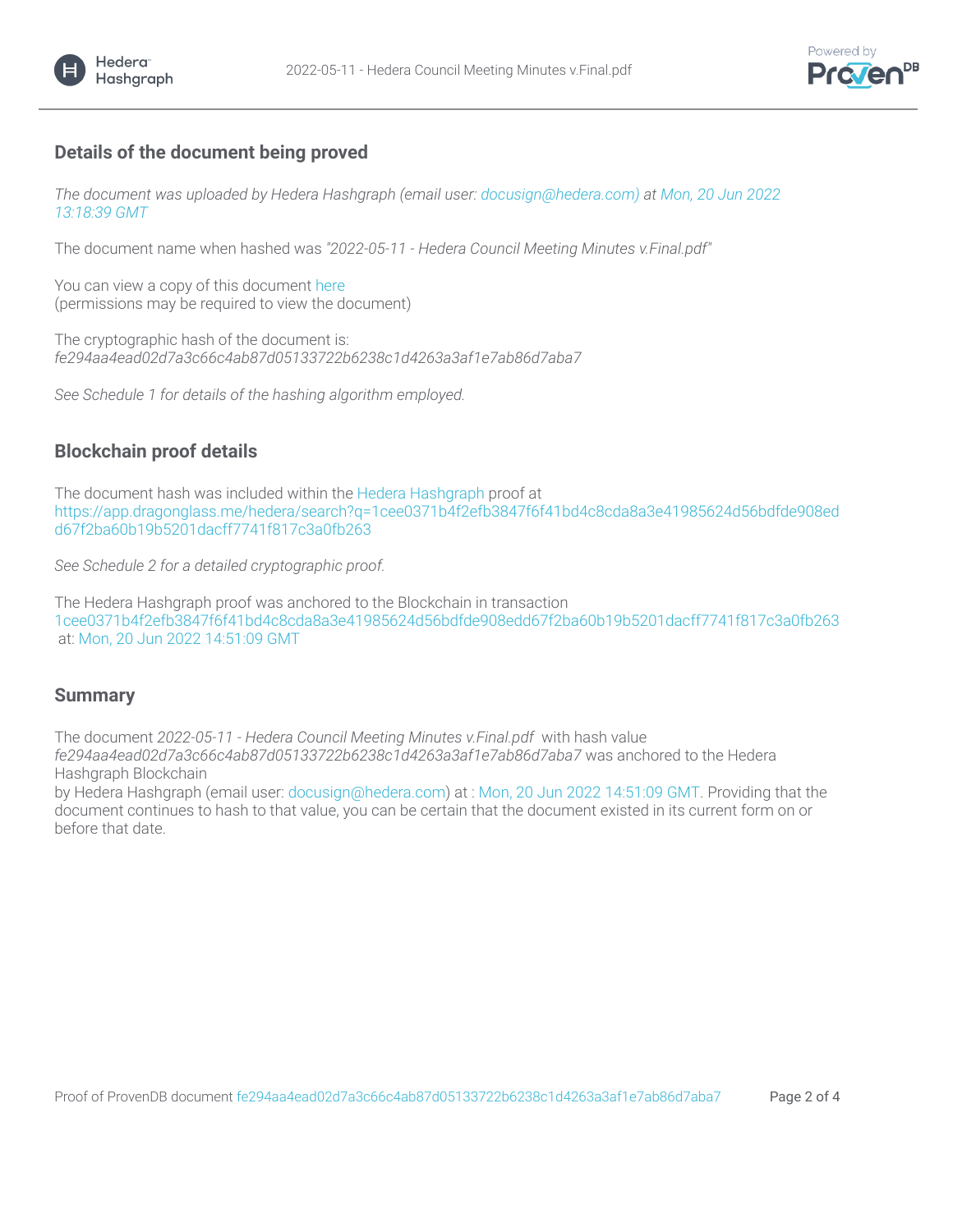

#### **Schedule 1: Document hashing**

Hedera<sup>®</sup> Hashgraph

The document hash of *fe294aa4ead02d7a3c66c4ab87d05133722b6238c1d4263a3af1e7ab86d7aba7* was obtained by performing a [SHA-2 256 bit hash on the document](https://en.wikipedia.org/wiki/SHA-2)  [here \(permission may be required to view this document\).](https://app.provendb.com/cv/24474-62b073af0c5a750b8da4d10d-ufqyx3mjgvp3baul14ck7jsy-394316/cv2) The hash was calculated on the document and its metadata as stored in the ProvenDB system.

You can download a copy of the document and its metadata (permissions required) [here. You can independently validate the document proof by using the](https://app.provendb.com/share/24474-62b073af0c5a750b8da4d10d-ufqyx3mjgvp3baul14ck7jsy-394316/cv2) open source validation tool at [https://app.provendb.com/homepage/downloads.](https://app.provendb.com/homepage/downloads)

#### **Schedule 2: Hedera Hashgraph proof**

The Hedera Hashgraph proof uses a Trie structure for linking data to the public Blockchain. It aggregates multiple hash values into a single hash value which is then placed on the Blockchain. The following Hedera Hashgraph proof proves that the hash value of

*fe294aa4ead02d7a3c66c4ab87d05133722b6238c1d4263a3af1e7ab86d7aba7* is associated with the root hash placed on the Hedera Hashgraph Blockchain in transaction [https://app.dragonglass.me/hedera/search?q=1cee0371b4f2efb3847f6f41bd4c8cda8a3e41985624d56bdfde908ed](https://app.dragonglass.me/hedera/search?q=1cee0371b4f2efb3847f6f41bd4c8cda8a3e41985624d56bdfde908edd67f2ba60b19b5201dacff7741f817c3a0fb263) [d67f2ba60b19b5201dacff7741f817c3a0fb263](https://app.dragonglass.me/hedera/search?q=1cee0371b4f2efb3847f6f41bd4c8cda8a3e41985624d56bdfde908edd67f2ba60b19b5201dacff7741f817c3a0fb263)

*This proof can be downloaded (permissions required) [here](https://app.provendb.com/cv/24474-62b073af0c5a750b8da4d10d-ufqyx3mjgvp3baul14ck7jsy-394316/cv2)*

#### **Below is a binary representation of the Blockchain proof**

*eJy0lDuu21UQxlkEC6CgdXzmcV6pIrEFKhozT2zpxn/LdgIpAw1tsgNIUAJCVIiSfVyJxSDnhohg0SDRzpz5nZlP8823rx/Ysj/HV+fft+fz4XR/ vf6Sdn5vOX6xtq3s9odltz+vH9PL85ND/PTJu9DLrZy2tw8ycLIIh3hB70LWmrHo6F4qEHVEbUjDwBkbCUlCdNHRvItK// mC2ex8s188bj92KUhWbWVj1hVAzJUQ5goFJdDVLPi3NyWnR/pwdz7HXeVGzr9iQVyVtsLyKfD9CvfL/Owd3pbjf8RfKv8N/1qPsrdtnJ5// cONaNz8cnDd+GKbu8SL5XD644MPn353c/ugOo4c1LphqGOL3lXdG84BmWZVoEFpxUeogPFF13J5URsSGTz9fjm8Om1lhbW9ASKTDO6TOpFx6V*

*CHGnKBXg1b565YuVYqXnnO4cTMo2nM1mG64xUwysDIaYmsMwpUxBZtjMRROpOww*

*+ycVgqPYoYyIlviqC3m7NSvgNq4EVpVKaU2DzC2SB1g1GBwdUu20ErCyrMAsVC2Xji75Jj*

*+PvD4BlgykVTJXdOrhnppg5pVAqkZWnSM6WKpPCUmlG5Ua1ZoE/IK2JHMqSVJFOMkp8uKBLWBppSezGPq7F1KRm2eyDHSbQBUrjGuRgb1OStO plKo5azK2XuysXS8dNVdRLRZOOcEIoGp4AalaeKMK2BFLLUJc3WHNjFqiHeN1IhWcVxQIwIBtfPgQq0CY/ShwDWgXneIhEGlNRPqII2kuckIKda9ynD nToMiUAYx5OQyahGJjlim0JWGLg5m3MEAFRm7JgRaEWvVhbx0ZmqsFB1V0QpI2qxlTBT9h4ZvbXT70cVH2/*

*A4yuah7Pb7OG8uhlqOf3PWs6ev7mKnZ9+8fHTcnZ7dPv/riN0l7h2Oy5KiN3Fvt6wfx3GXT9bvY9dgEYU6KCdGKg3u2ZJBnW2YyxAKhjlqQ/ ba1NNjlhHurSeqtKIwtWKBy9Zl7ww5oBtJScV2dzhfmNz8+HaAnd9+/n9/+mcAAAD//1Nf5a0=*